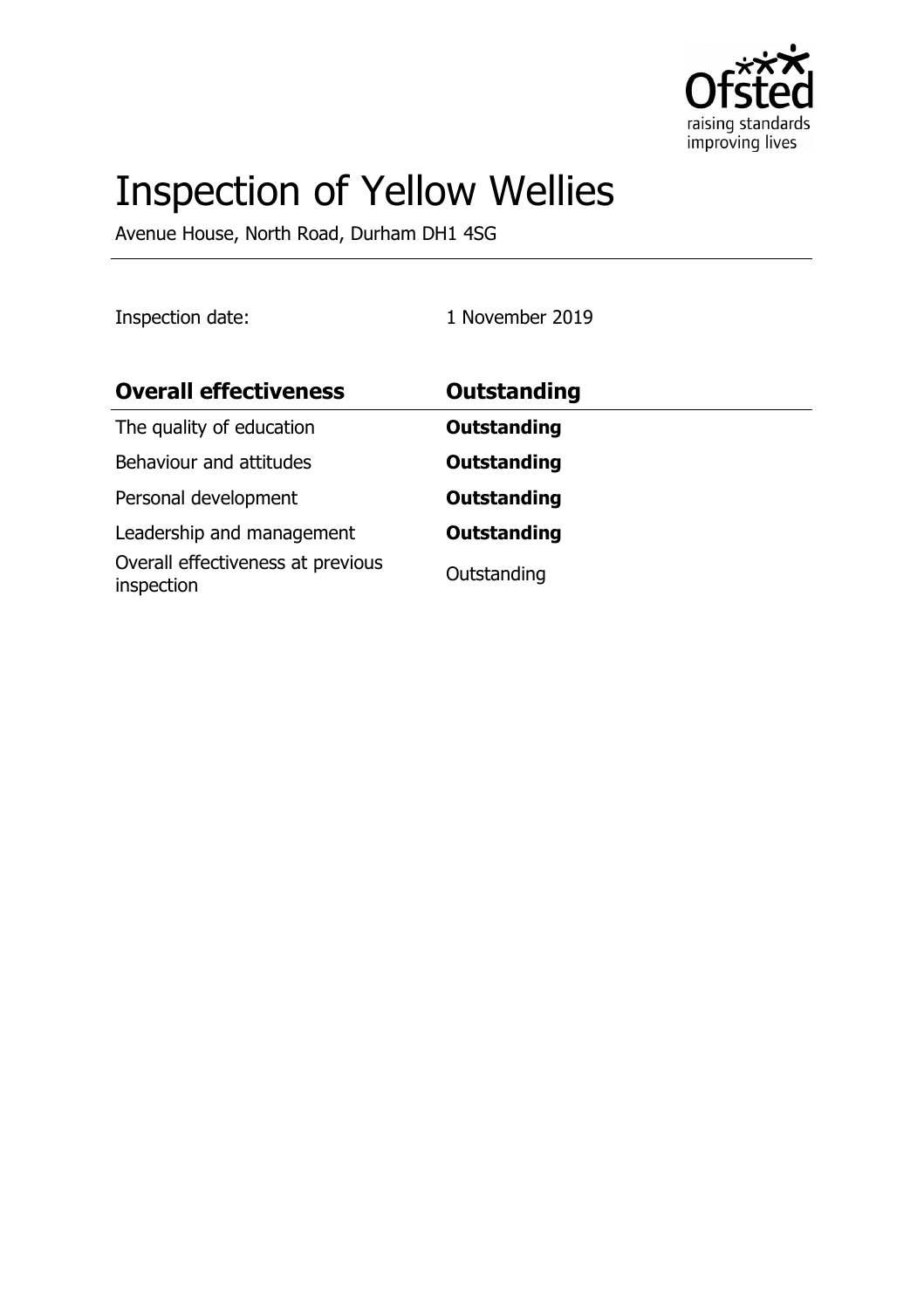

## **What is it like to attend this early years setting?**

#### **The provision is outstanding**

Staff are happy, enthusiastic and passionate about their work with children. The provider and leadership team are inspirational and have extremely high standards and expectations for all who attend. Children are eager to learn and develop a range of skills beyond the expectations for their age, particularly in their language, literacy and independence. Children's behaviour is exemplary throughout the nursery. Staff support younger children to manage their feelings and ensure experiences are very positive. Older children show kindness and consideration towards younger children, holding their hands as they practise balancing.

Staff know children exceptionally well. They follow robust procedures to help new families settle in. Babies have an excellent bond with their key person and show they feel very safe and secure. Older children move up into new rooms and are extremely well-prepared for the changes and challenges. Staff build highly successful partnerships with parents and ensure they are involved and included in children's learning. In addition, partnerships with other professionals, such as speech and language therapists and teachers, are extremely effective. This helps staff to provide individually tailored support to children with special educational needs and/or disabilities.

## **What does the early years setting do well and what does it need to do better?**

- $\blacksquare$  Staff have an exceptional knowledge and understanding of how to help children learn through their play and exploration. They research the most effective ways to help children build social skills and have used funding to develop the environments. For example, staff have created social spaces for children to work together, discuss ideas and solve problems for themselves.
- $\blacksquare$  Parents say they feel overwhelmed by the effort from staff to help their children feel welcome. They are particularly happy with how staff use the information provided to capture children's interests and adapt the rooms accordingly.
- $\blacksquare$  Staff actively promote children's literacy and language development. They have created a space for parents to read to children on collection and borrow stories to take home. Young children show exceptional levels of interest in stories. Toddlers recite favourite phrases and recall the main events of stories. Staff extend this during children's play with sand. Older children have individual early writing baskets, which they take to every area in the nursery. They use writing for a range of purposes.
- $\blacksquare$  Children are extremely well prepared for the next stages in their learning and life in Britain. The management team has worked closely with schools to identify and help children develop essential skills they need before moving on.
- $\blacksquare$  Staff use every opportunity to teach children how to keep themselves safe. For example, children use tablets to research their interest in garden birds. Staff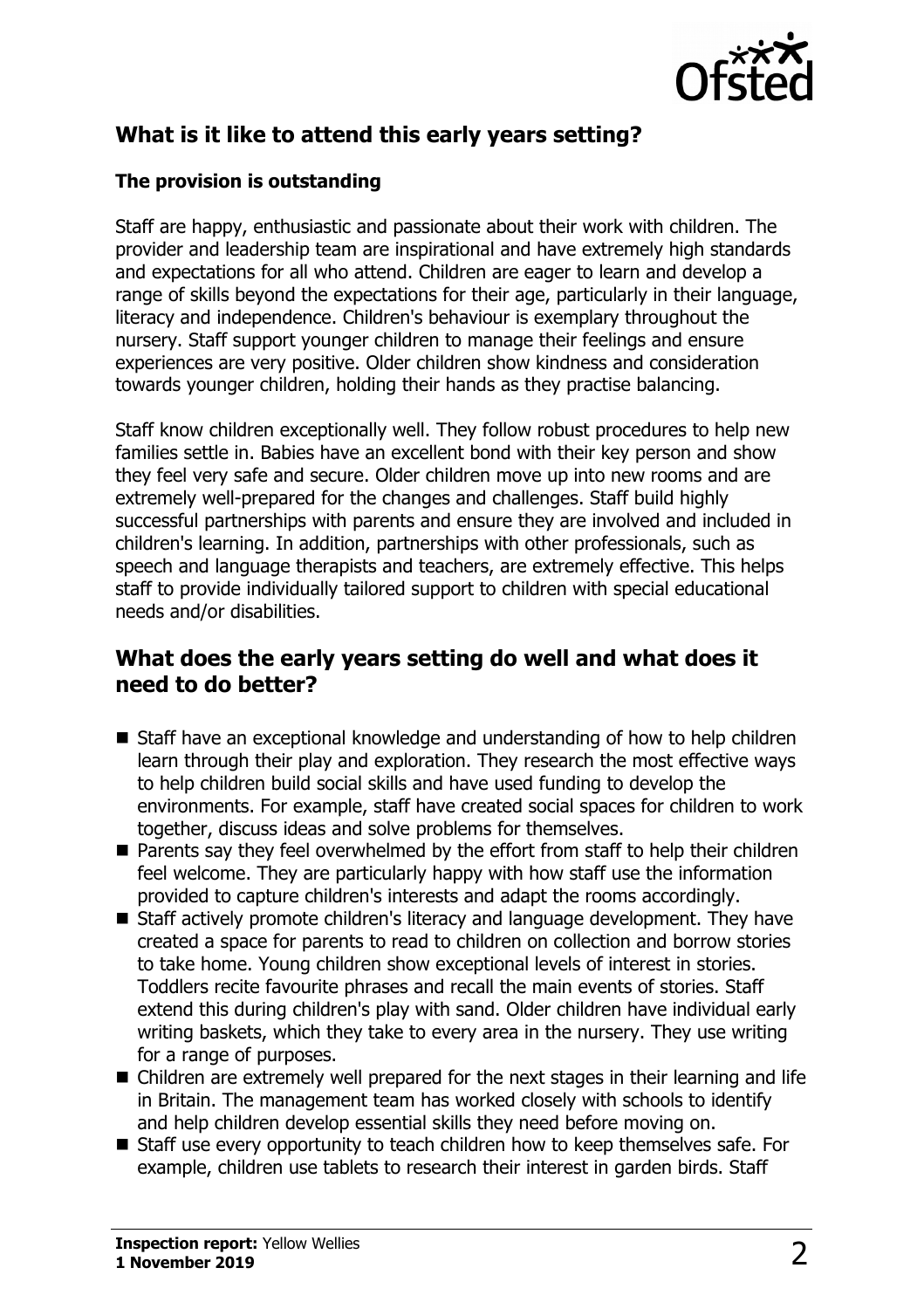

supervise closely and show children how to use the technology. In addition, they provide parents with information about online safety.

- Older children are encouraged to develop their interest in the community and wider world. They use existing knowledge of the structure of famous landmarks to create their own structures out of wooden blocks. Staff support children in testing and experimenting to see how strong their bridges are.
- $\blacksquare$  Staff are keen to promote children's good health and help them to develop excellent physical skills. Young children access their own drinks after dancing and staff talk to them about keeping hydrated. Older children show excitement and enjoyment as they pedal at speed around the garden using the train track they have designed.
- $\blacksquare$  Babies thrive on high-quality interactions from the caring, nurturing staff team. Staff cuddle babies while they have bottles and sing softly to them. Older babies begin to develop independence and self-care skills. For example, they put their nappies on dolls, reflecting their care experiences from home.
- $\blacksquare$  Staff who work with babies understand the importance of consistency and follow parents' wishes. This has a very positive impact on children's emotional wellbeing. They have everything they need to feel safe and secure.
- $\blacksquare$  The provider and leadership team value staff and provide them with regular opportunities for professional development. For example, they regularly complete observations to help staff reflect on the effectiveness of their teaching. Staff are keen to take part in new projects, such as developing the outdoor area. They take pride in their role.

## **Safeguarding**

The arrangements for safeguarding are effective.

The provider ensures the whole team prioritises children's safety and well-being. Managers attend advanced training for safeguarding and regularly check the information provided by the local authority. They share their knowledge at each team meeting to ensure staff have the most up-to-date procedures to follow if they have any concerns about children. Staff are confident to identify potential signs of abuse and neglect. They have a clear understanding of wider child protection issues, including female genital mutilation and radicalisation. Risk assessments are completed to ensure areas used by children are safe. In addition, staff complete specific individual risk assessments, as appropriate.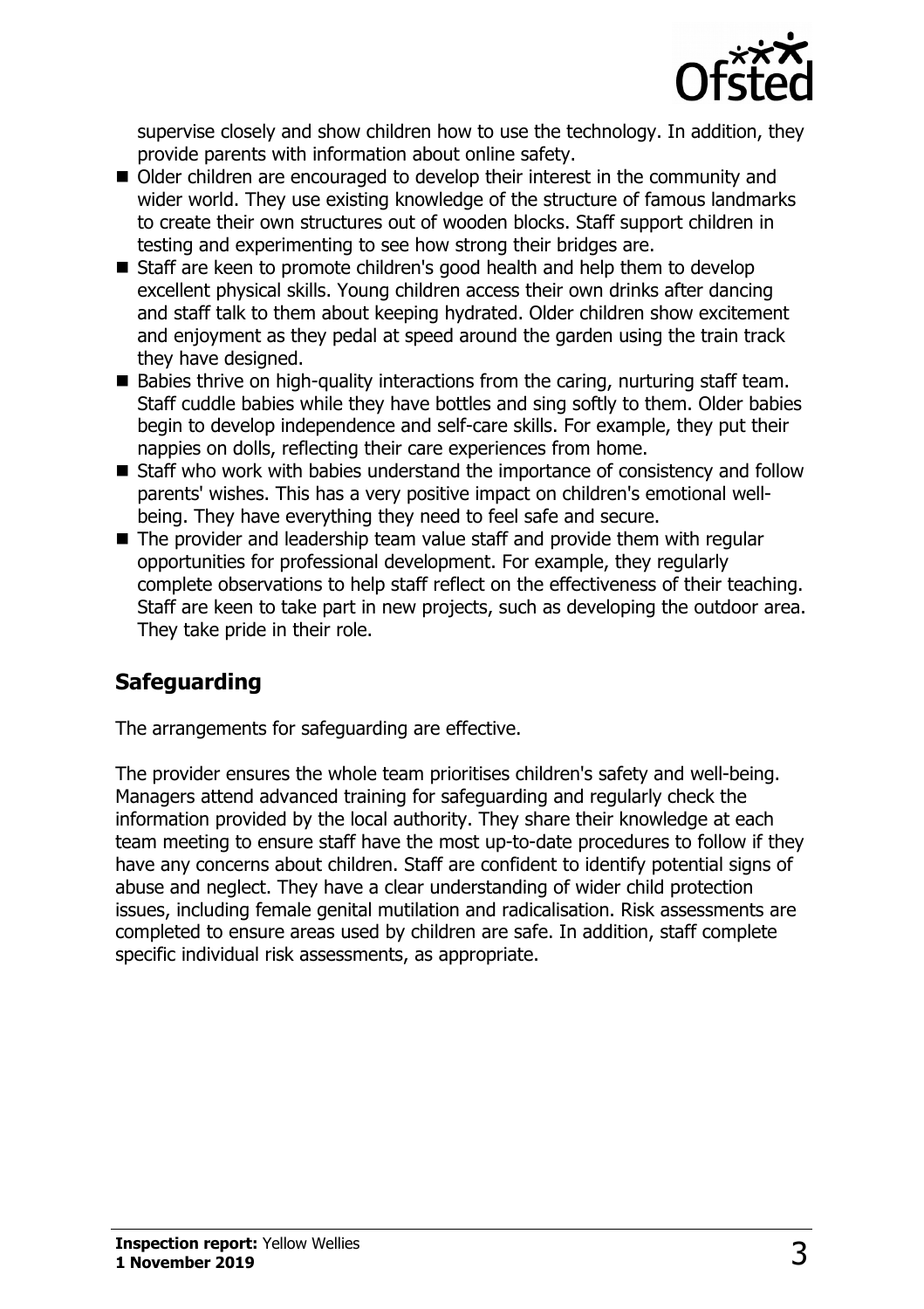

| <b>Setting details</b>                              |                                                                                      |
|-----------------------------------------------------|--------------------------------------------------------------------------------------|
| Unique reference number                             | EY360601                                                                             |
| <b>Local authority</b>                              | Durham                                                                               |
| <b>Inspection number</b>                            | 10117651                                                                             |
| <b>Type of provision</b>                            | Childcare on non-domestic premises                                                   |
| <b>Registers</b>                                    | Early Years Register, Compulsory Childcare<br>Register, Voluntary Childcare Register |
| Day care type                                       | Full day care                                                                        |
| Age range of children                               | $0$ to $10$                                                                          |
| <b>Total number of places</b>                       | 52                                                                                   |
| Number of children on roll                          | 63                                                                                   |
| Name of registered person                           | Daypark Ltd                                                                          |
| <b>Registered person unique</b><br>reference number | RP524704                                                                             |
| <b>Telephone number</b>                             | 0191 384 1444                                                                        |
| Date of previous inspection                         | 6 June 2014                                                                          |

## **Information about this early years setting**

Yellow Wellies registered in 2007 and is located within Durham city centre. The nursery employs 19 members of childcare staff. Of these, all hold appropriate early years qualifications at level 3 and above. The provider and one of the managers have early years degrees. There is also a qualified teacher in the setting. The nursery opens from Monday to Friday all year round. Sessions are from 7.30am until 6pm. The nursery provides funded early education for two-, three- and fouryear-old children.

## **Information about this inspection**

**Inspector** Michelle Lorains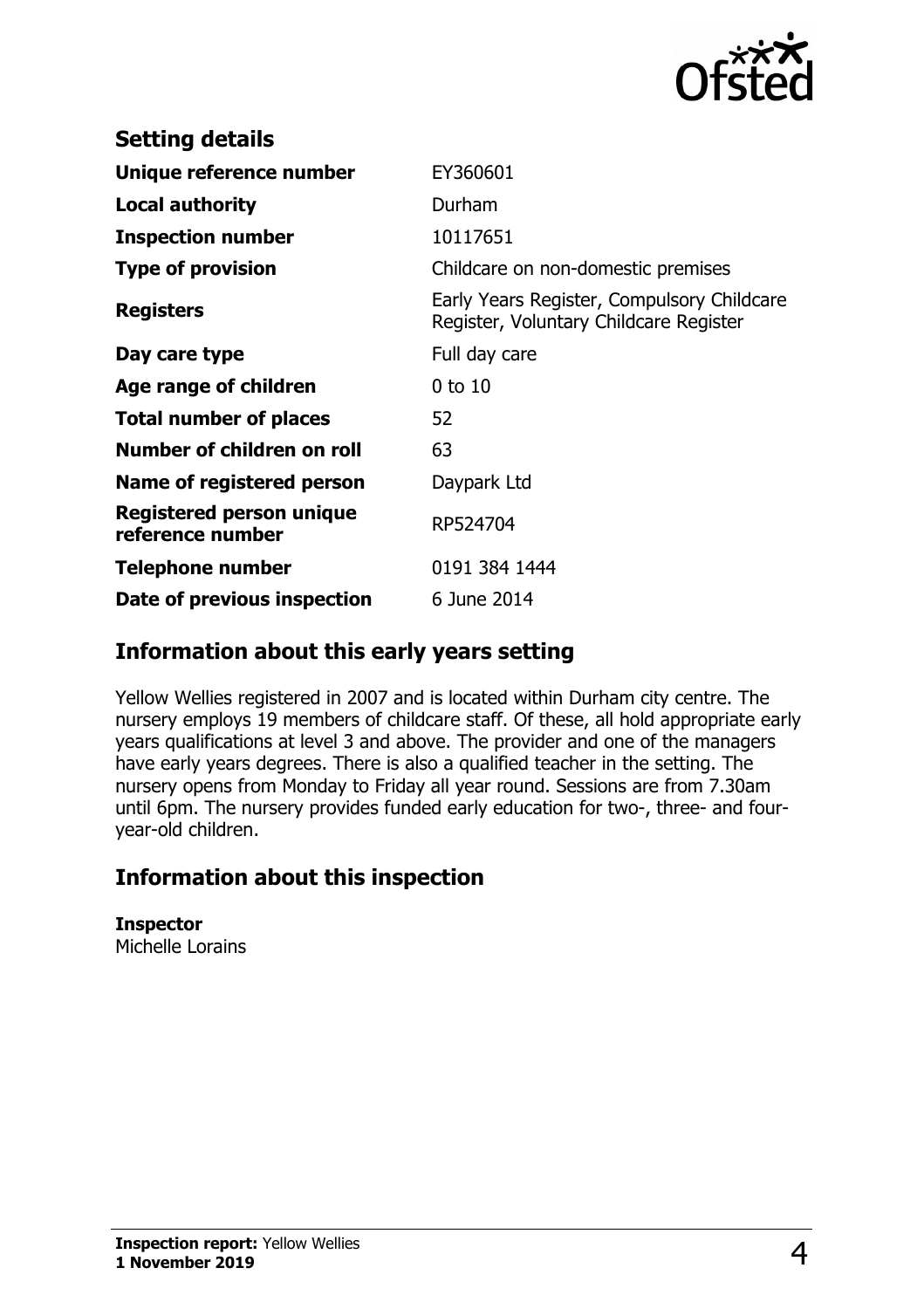

#### **Inspection activities**

- $\blacksquare$  The inspector observed the quality of teaching during activities indoors and outdoors and assessed the impact this has on children's learning.
- $\blacksquare$  The inspector obtained the views of staff and children throughout the inspection.
- $\blacksquare$  Both managers took part in joint observations with the inspector. Staff were observed working with children of different age groups, indoors and outdoors.
- $\blacksquare$  The inspector held a meeting with the nursery managers and provider. She looked at relevant documentation, such as the nursery's policies and evidence of the suitability of staff working in the nursery.
- Parents provided verbal and written feedback for the inspection. The inspector took account of their views.

We carried out this inspection under sections 49 and 50 of the Childcare Act 2006 on the quality and standards of provision that is registered on the Early Years Register. The registered person must ensure that this provision complies with the statutory framework for children's learning, development and care, known as the early years foundation stage.

If you are not happy with the inspection or the report, you can [complain to Ofsted.](http://www.gov.uk/complain-ofsted-report)